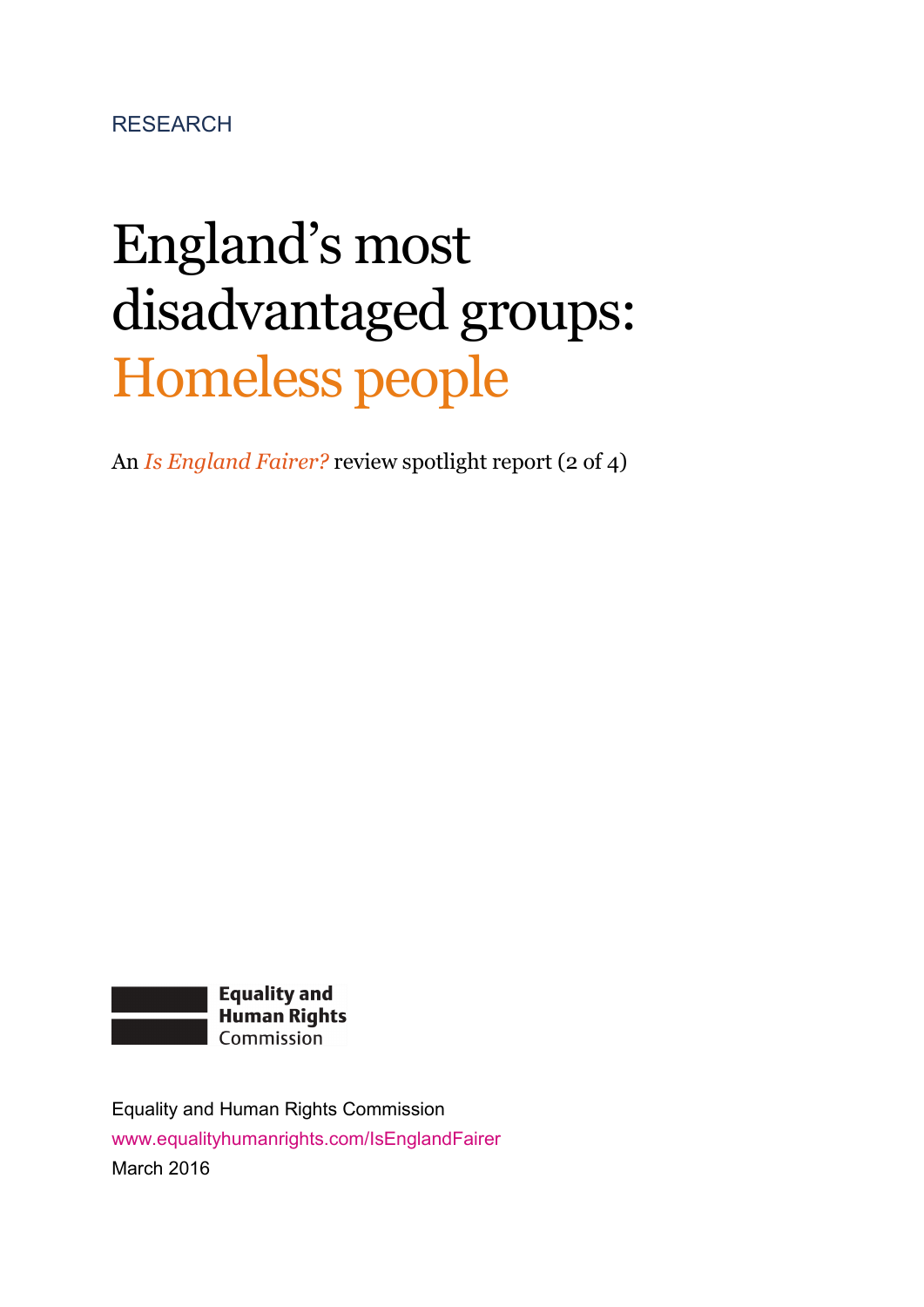## About this publication

#### **What is the purpose of this publication?**

The Equality and Human Rights Commission's first-ever report on equality and human rights progress for England, *Is England Fairer?,*  highlighted the plight of four of the country's most disadvantaged groups:

- Gypsies, Travellers and Roma
- Homeless people
- People with learning disabilities
- Migrants, refugees and asylum seekers

To facilitate further discussion, the Commission has drawn key findings from the report to create a series of spotlight reports. This spotlight report focusses on the experiences of **homeless people**.

#### **Who is it for?**

This report is intended for policy makers and influencers across all sectors and the general public.

#### **What is inside?**

The report includes findings on the experiences of homeless people in relation to:

- education
- work and standard of living, and
- health and care.

#### **When was it published?**

The report was published in March 2016.

#### **Why did the Commission produce the report?**

The Equality and Human Rights Commission promotes and enforces the laws that protect our rights to fairness, dignity and respect. As part of its duties, the Commission provides Parliament and the nation with periodic reports on equality and human rights progress in England, Scotland and Wales.

#### **What formats are available?**

The full report is available in PDF and Microsoft Word formats at: www.equalityhumanrights.com/IsEngla ndFairer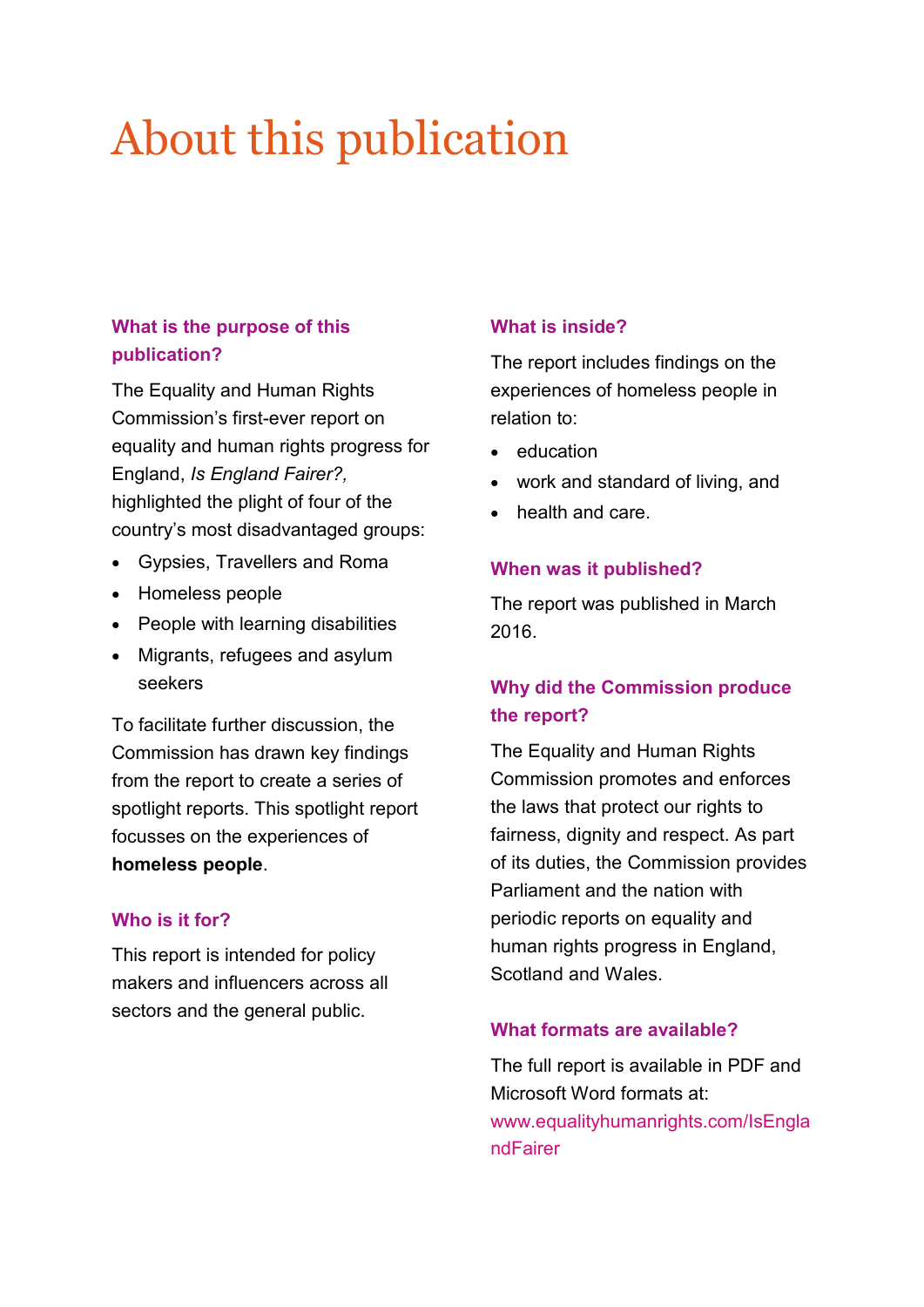# The experiences of homeless people

Some people in our society are being left further behind because they face particular barriers in accessing important public services and are locked out of opportunities. There are several factors that may contribute to this, including socio-economic deprivation, social invisibility, poor internal organisation of the group, distinctive service needs that are currently not met, cultural barriers, stigma and stereotyping, small group size, and very importantly, a lack of evidence which limits us in our ability to assess the multiple disadvantages these people face.

Although there are many people facing multiple disadvantages in England, here we have focussed on the experience of one specific group: **homeless people**.

There is strong evidence that homeless people suffer from multiple disadvantages and that some policy responses to homelessness, such as the current housing system, may deepen the inequalities that already exist. This has important socioeconomic and health consequences as outlined below.

#### **Education**

A UK study by the Joseph Rowntree Foundation showed 'a strong association between homelessness and withdrawal from education' (Quilgars et al., 2008). More recent research in England reports that around half of young homeless people are not in education, employment or training (NEET) at the point of becoming homeless and many also lack independent living skills. This may be due to a disrupted education or difficult childhood experiences that also contributed to them becoming homeless. 21% of young people supported by homelessness agencies and 15% of those seen by local authorities had poor literacy or numeracy skills (HomelessLink, 2014).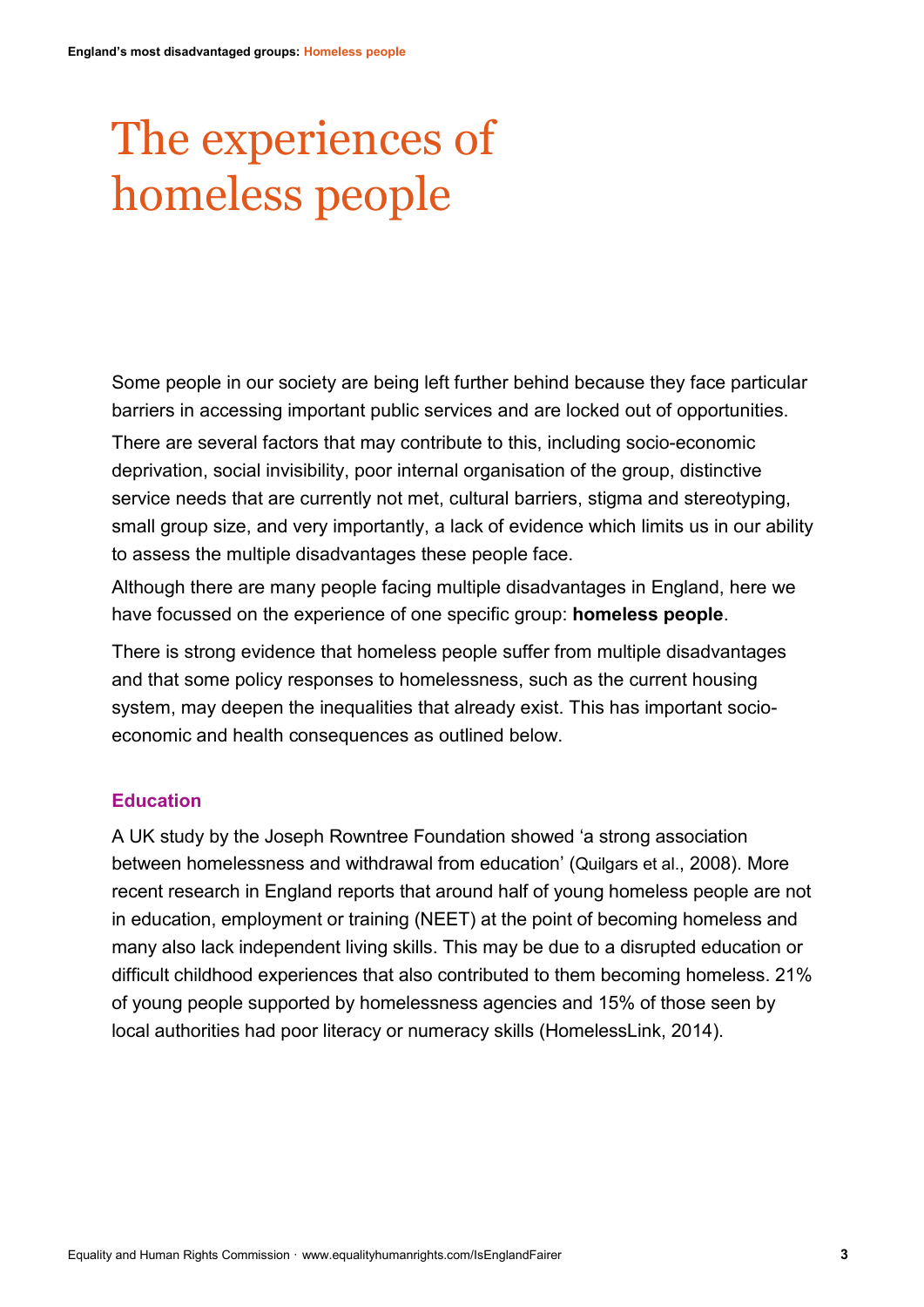#### **Work and standard of living**

Poor qualifications and high support needs make it difficult for homeless young people to find work. Welfare benefit rules also mean that young people can be no better off in work than on benefits (Centrepoint, 2016).

Analysis of data and other evidence collected for the Just Fair report identified that homelessness is an area where there may be retrogression in the realisation of an adequate standard of living (Just Fair, 2015).

The 2015 homelessness monitor report examined the situation in England in detail (Fitzpatrick et al*.*, 2015). It highlighted the increased number of rough sleepers, up by 37% in 2013 compared with 2010, and hidden homelessness including concealed, overcrowded and shared households. It also noted a divergence in homelessness policy in Britain since devolution, suggesting that the housing system is contributing to the increase in homelessness in England:

- The shortfall in house building compared with the rising number of households.
- Local authorities are able to discharge their duty fully by offering a private rented sector tenancy of 12 months, without the consent of the tenant. Previously the local authority had to offer a social home unless the tenant opted for a private tenancy.
- Local authorities commented that they would have to use more private rentals, particularly to provide emergency and temporary accommodation (UNHRC, 2013).

Single homeless adults, who do not get full support to find a permanent place to live, struggle to access mainstream housing options and so end up cycling in and out of low-quality temporary accommodation (bed-and-breakfast accommodation, private hostels and short-stay houses in multiple occupation). There is limited statutory control over who is placed or directed to the accommodation, and enforcement activity on the conditions of dwellings and quality of the management is often lacking. Furthermore, this sub-group can remain hidden due to a lack of available data (IPPR, 2016).

The number of households placed in temporary accommodation by local authorities in England in September 2014 was the highest it had been in the last five years (Wilson, 2015a):

- Some 60,940 households had been placed in temporary accommodation by local authorities in England.
- Of these, 45,620 included dependent children and/or a pregnant woman.
- The number of families with dependent children placed in bed and breakfast style accommodation increased from 630 at the end of March 2010 to 2,080 at the end of September 2014.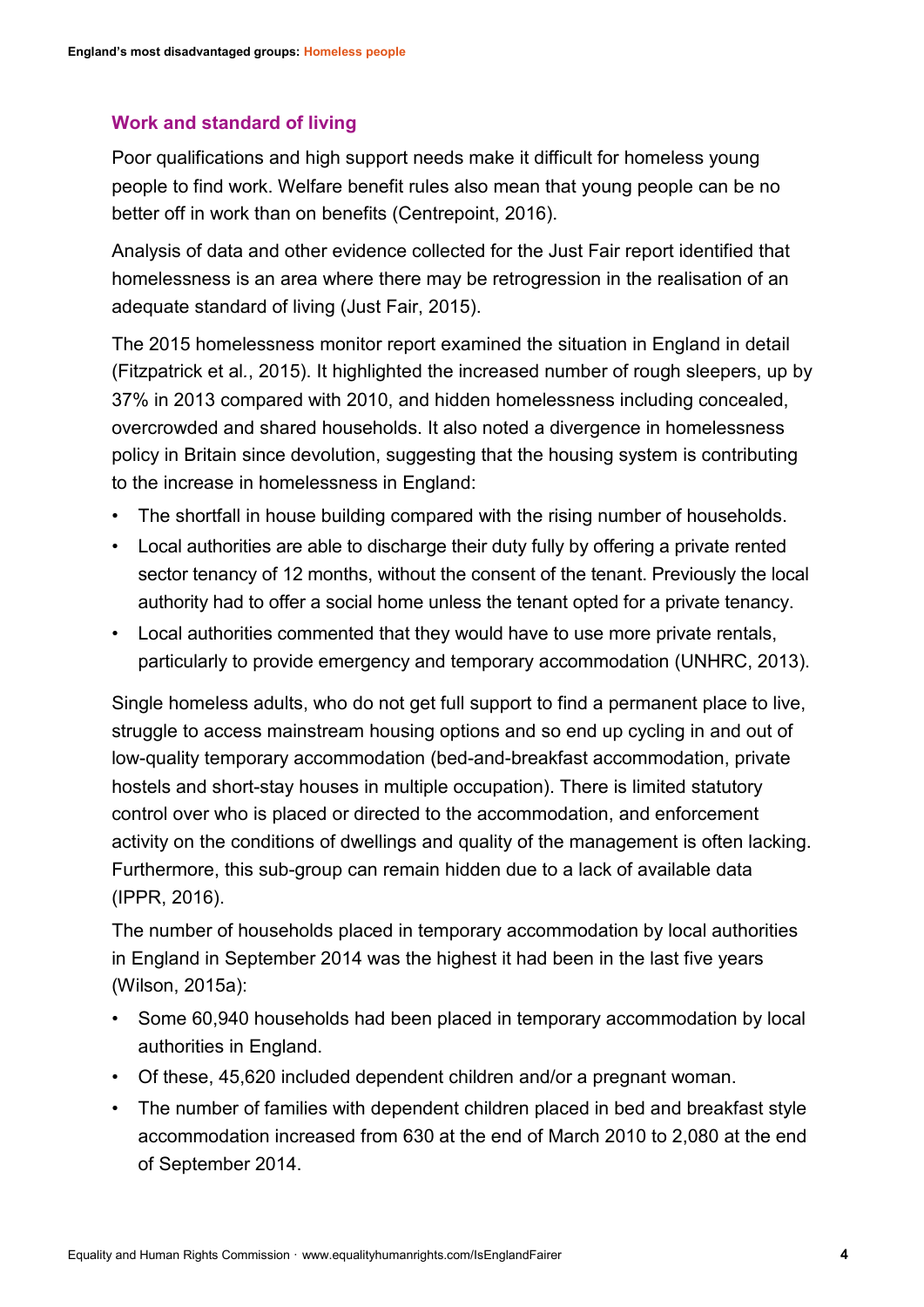• Around a quarter of households in temporary accommodation (15,260) had been placed outside their local authority, an increase of 29% compared with the same period in the previous year, arguably with implications for individuals' and families' support networks (Wilson, 2015b).

The private rented sector is the largest rented sector in England, but its ability to house those on low incomes or who are homeless is largely dependent on housing benefit and, consequently, on the Government's programme of welfare reform (Fitzpatrick et al., 2015). Government initiatives such as the No Second Night Out programme, introduced in London in 2011/12 and then rolled out across the country, are likely to have moderated the upward trend in homelessness.

There are specific groups that are particularly vulnerable to homelessness. Around a quarter of those living on the streets had a background in care, and rising demands on social housing have made it increasingly difficult for young people to find suitable accommodation (HM Government, 2013). Local authorities have a duty to provide 'sufficient accommodation', but Barnado's (2014) found that if a care leaver faces problems with their housing, they may become homeless. Single people and couples without dependent children (deemed to be 'less vulnerable') are also at risk as local authorities do not have a statutory duty to find accommodation for these groups (Wilson, 2015a). A report for Crisis UK focused on the experiences of single homeless people in Britain, finding that those who become homeless at a young age may become homeless several times and be trapped in a vicious cycle that leaves them vulnerable to violence and poor health (Mackie with Thomas, 2014). In a 2012 survey of transgender people, 19% of the 542 participants who answered questions on their housing reported they had been homeless at some point, while 11% had been homeless more than once (McNeil et al., 2012).

#### **Health and care**

-

Evidence shows that the health problems of homeless people in England are considerable, and their life expectancy is well below the national average (Crisis,  $2011$  $2011$  $2011$ ).<sup>1</sup> For homeless men, the average age of death in 2001–09 was 48 years, compared with 74 years in the general population (a reduction of 26 years in life

<span id="page-4-0"></span><sup>&</sup>lt;sup>1</sup> The studies drawn upon in this section use different definitions of homelessness. The Crisis (2011) report includes 'those sleeping rough, in hostels and in other hidden homeless situations'; Department of Health (2010b) refers to 'people who are sleeping rough (homeless) or sleeping in a hostel, a squat or on friends' floors (insecure or short-term accommodation)'; the Homeless Link audits (2014a) include people in 'emergency accommodation, hostel or supported accommodation, sofa surfing, rough sleeping, squatting, private accommodation, and other temporary accommodation'. The term applies to single people, couples and families.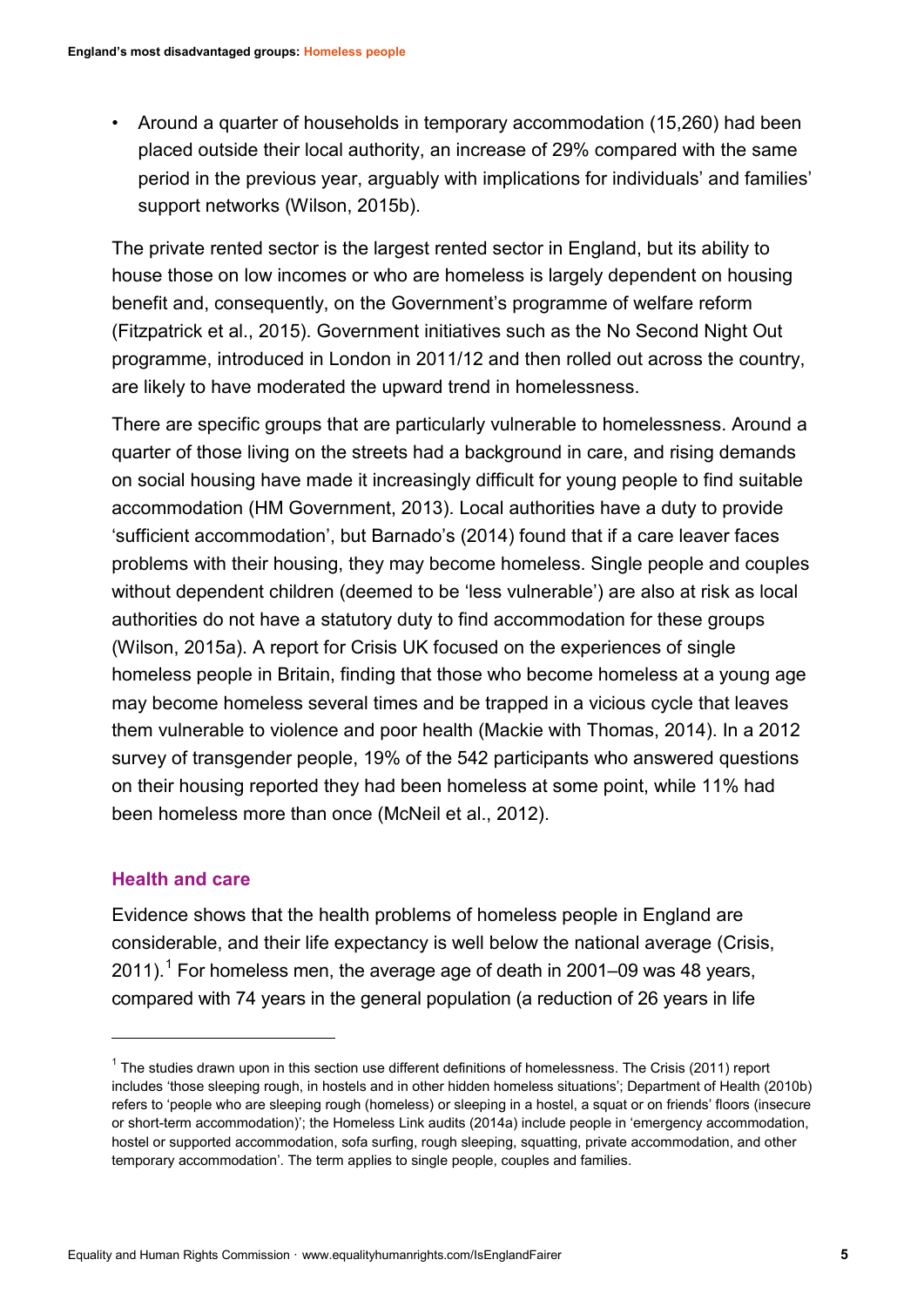expectancy), and 43 for homeless women, compared with 80 in the general population (a reduction of 37 years) (Crisis, 2011).

Health problems include physical trauma, skin problems, respiratory illness, mental ill-health, infections and drug/alcohol dependence (DH, 2010). Reported incidents of physical ill-health, depression and substance misuse are higher among those who are sleeping rough or living in precarious accommodation such as squats, than among other homeless people. In 2010, a national audit of over 2,500 homeless people found that 41% had long-term physical health problems, compared with 28% of the general population; 45% had a diagnosed mental health problem compared with 25%; and 36% had taken drugs in the past month compared with 5% in the general population (Homeless Link, 2014).

Excessive alcohol consumption is a recognised factor in homelessness (NHS, 2013). The short-term risks of alcohol misuse include alcohol poisoning, accidents and injuries requiring hospital treatment, and violent behaviour. In the longer term, it can lead to serious health problems, such as liver disease, high blood pressure, heart disease and stroke. It can also cause certain cancers, with the risks being higher the greater the level of drinking.

Access to healthcare remains problematic for homeless people. Barriers include poor staff attitudes and the fear of being judged or experience of being passed between agencies and receiving help from none, for example for people with dual diagnosis (substance misuse and mental health problems) (RCGP, 2013).

Homeless people are heavy users of acute health services. Their use of hospital services, including Accident and Emergency, is between three and six times that of the general population (DH, 2010). Although, they access GPs between 1.5 and 2.5 times more than the general public, nevertheless, 7% of homeless people said they had been refused access to a GP or dentist within the past 12 months. Furthermore, although 40% said they had sufficient help with their health problems, 42% wanted some, or more, help (Homeless Link, 2014).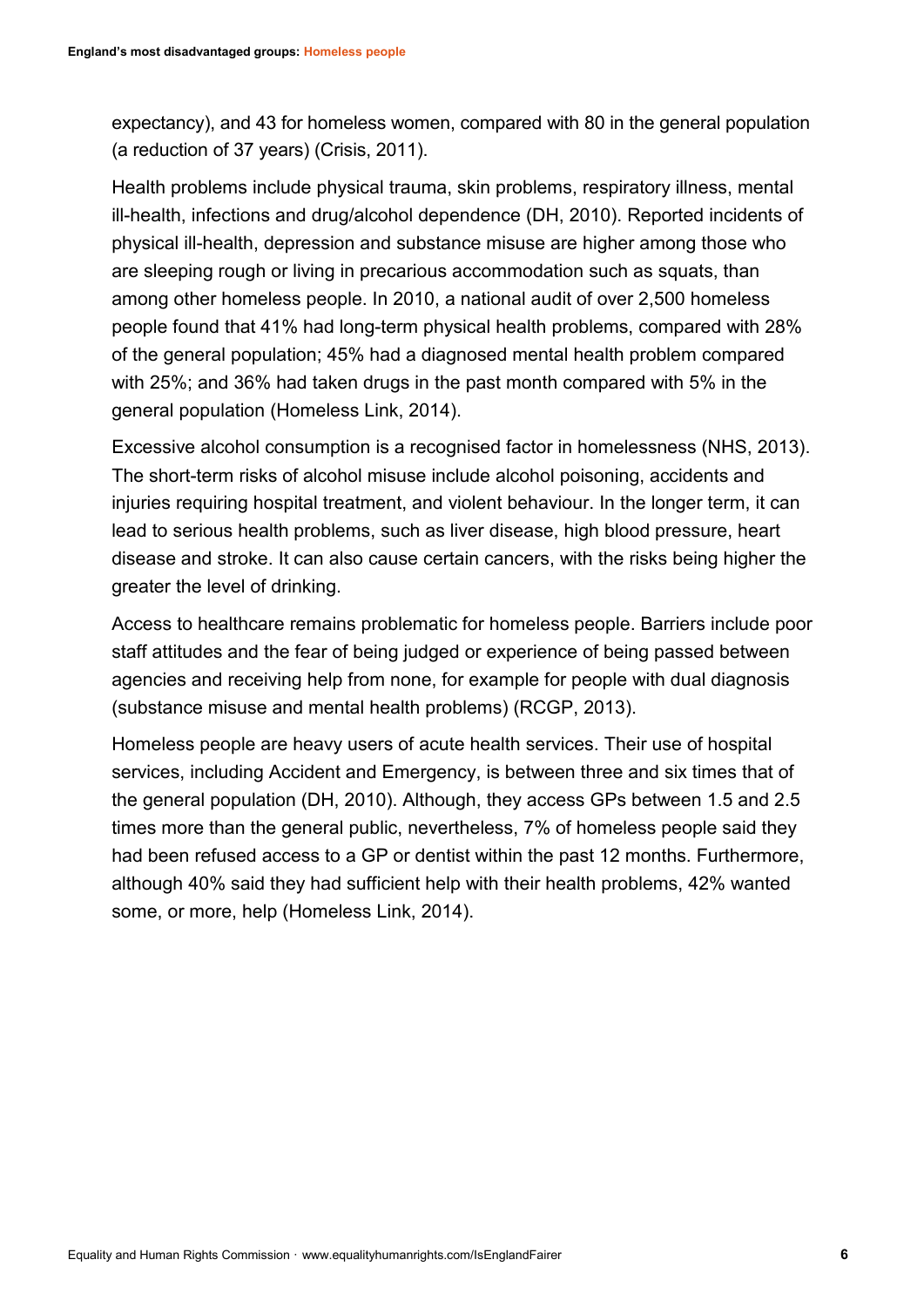### References

Allsopp, J., Sigona, N. and Phillimore, J. (2014) *Poverty among refugees and asylum seekers in the UK. An evidence and policy review.* University of Birmingham. Available at: http://www.birmingham.ac.uk/Documents/college-social-sciences/socialpolicy/iris/2014/working-paper-series/IRiS-WP-1-2014.pdf [Accessed 7 September 2015]

Barnados (2014) *On my own. The accommodation needs of young people leaving care in England.* Barnados. Available at:

http://www.insidehousing.co.uk/journals/2014/07/07/i/z/h/on\_my\_own\_report\_final.pdf [Accessed 7 September 2015]

Centrepoint, http://www.crisis.org.uk/pages/work-and-skills.html [Accessed 24 February 2016]

Crisis (2011) *Homelessness: a silent killer.* Available at: http://www.crisis.org.uk/data/files/publications/Homelessness%20- %20a%20silent%20killer.pdf [Accessed 15 September 2015]

Department for Health [DH] (2010) *Healthcare for single homeless people.* Available at: http://www.qni.org.uk/docs/healthcare%20for%20single%20homeless%20people%20NHS.p df [Accessed 15 September 2015]

Fitzpatrick, S., Pawson, H., Bramley, G., Wilcox, S. and Watts, B. (2015) *The Homelessness monitor: England 2015.* Crisis UK. Available at:

http://www.crisis.org.uk/data/files/publications/Homelessness\_Monitor\_England\_2015\_final\_ web.pdf [Accessed 7 September 2015]

HM Government (2013) *Care Leaver Strategy: a cross-departmental strategy for young people leaving care.* October 2013. Available at:

https://www.gov.uk/government/uploads/system/uploads/attachment\_data/file/266484/Care Leaver\_Strategy.pdf [Accessed 7 September 2015]

HomelessLink (2014) *Young and Homeless 2013.* Available at: http://www.cypnow.co.uk/digital\_assets/307/Young-&-Homeless-2013-copy.pdf [Accessed 12 February 2016]

Institute of Public Policy Research [IPPR] (2016) *Nowhere fast: The journey in and out of unsupported temporary accommodation*. Available at: http://ippr.org/read/nowhere-fast [Accessed 12 February 2016]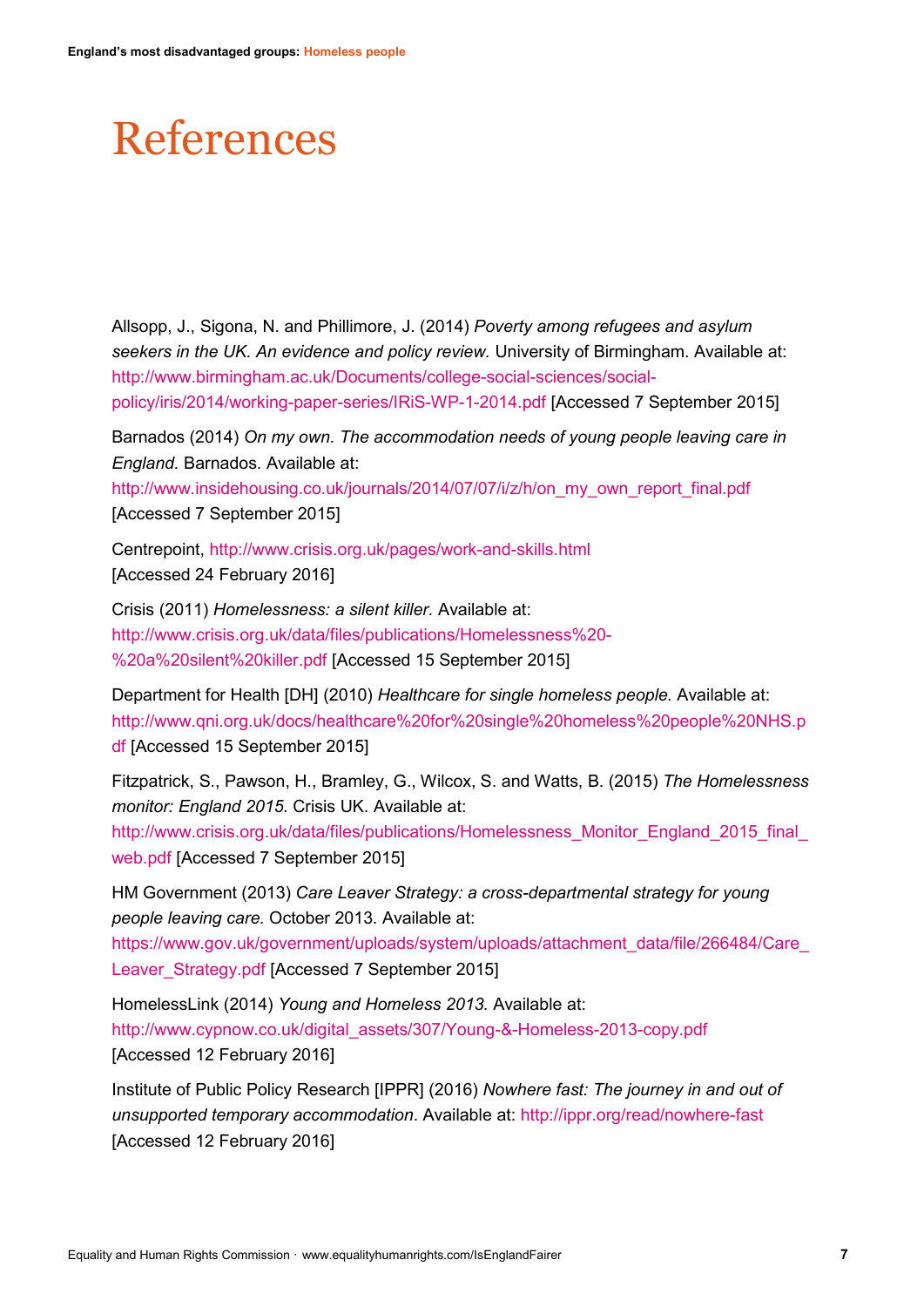Just Fair (2015) *Protecting the right to housing in England.* Just Fair: London. Available at: http://just-

fair.co.uk/hub/single/protecting the right to housing in england a context of crisis/ [Accessed 7 September 2015]

McNeil, J., Bailey, L., Ellis, S., Morton, J. and Regan, M. (2012) *Trans mental health study.* Equality network; Scottish Trans Gender Alliance. Available at: http://www.gires.org.uk/assets/Medpro-Assets/trans\_mh\_study.pdf [Accessed 7 September 2015]

NHS (2013) Alcohol misuse. Available at: http://www.nhs.uk/conditions/alcoholmisuse/Pages/Introduction.aspx [Accessed 15 September 2015]

Royal College of General Practitioners [RCGP] (2013) *Improving access to healthcare for Gypsies and Travellers, homeless people and sex workers.* Available at: http://www.rcgp.org.uk/common-elements/rss/~/media/Files/Policy/A-Z-policy/RCGP-Social-Inclusion-Commissioning-Guide.ashx [Accessed 15 September 2015]

Wilson, W. (2015a) *Statutory Homelessness in England.* House of Commons Library SN01164. Available at: http://www.parliament.uk/briefing-papers/SN01164/homelessness-inengland [Accessed 7 September 2015]

Wilson, W. (2015b) *Homeless households in temporary accommodation (England).* House of Commons Library SN02110. Available at: http://www.parliament.uk/briefingpapers/SN02110/homeless-households-in-temporary-accommodation-england [Accessed 7 September 2015]

Quilgars, D., Johnsen, S., & Pleace, N. (2008). Youth homelessness in the UK. York, UK: Joseph Rowntree Foundation.

United Nations Human Rights Council [UNHRC] (2013) *Report of the Special Rapporteur on adequate housing as a component of the right to an adequate standard of living, and on the right to non-discrimination in this context.* Available at:

http://www.ohchr.org/EN/Issues/Housing/Pages/CountryVisits.aspx [Accessed 7 September 2015]